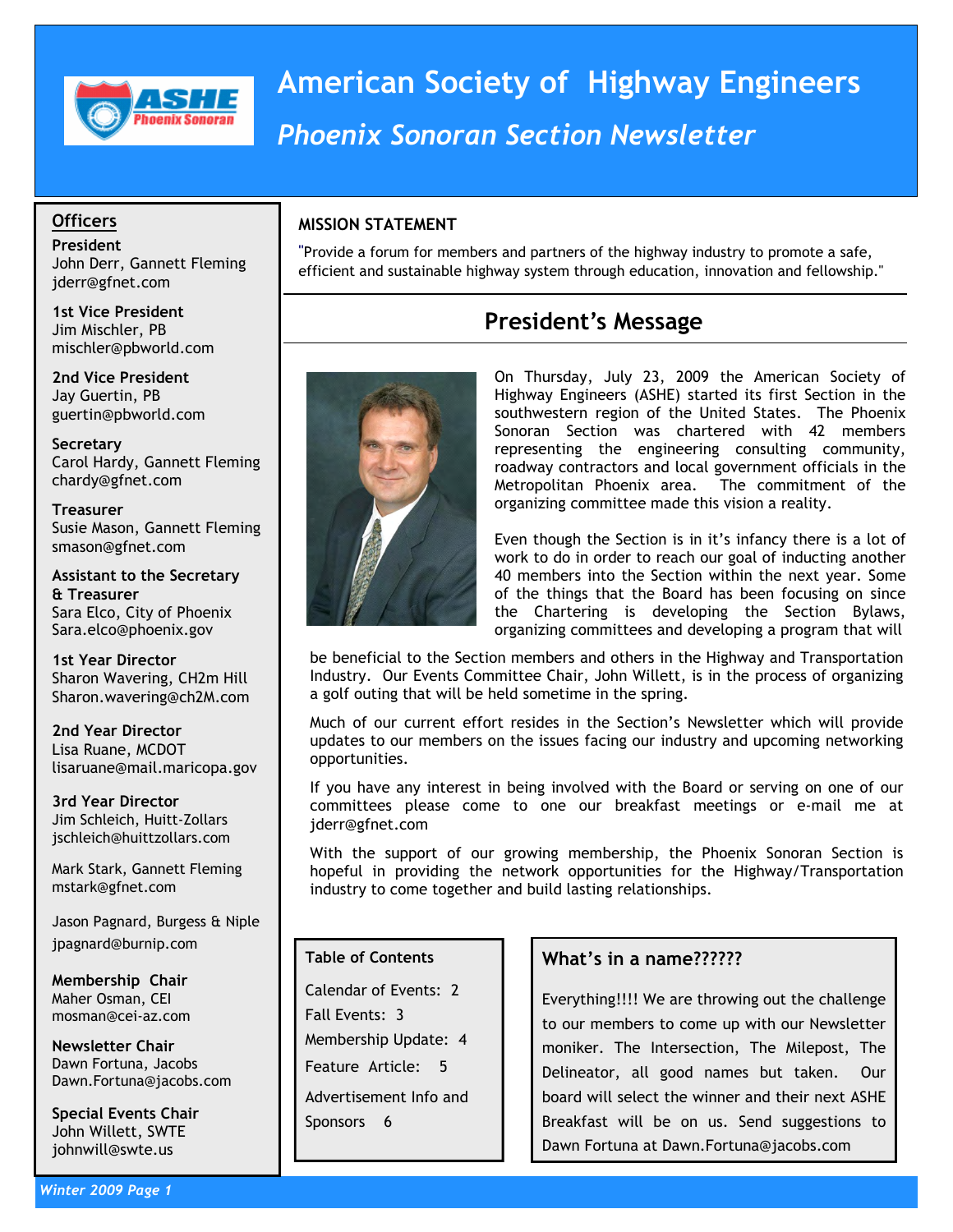# Event This Month

### Tuesday, December 8, 2009

December Breakfast Meeting

- 7:30 AM Registration
- 8:00 AM Breakfast
- 8:00 AM Bill Dehn, URS, 202 DB

\$20 for ASHE members and \$25 for Non-Members and Walk-Ins.

Location: Hilton Garden Inn, Airport North, 3838 E. Van Buren St. Phoenix



| Calendar of Events 2009-2010 |                                                                                                        |                                                                                            |  |  |
|------------------------------|--------------------------------------------------------------------------------------------------------|--------------------------------------------------------------------------------------------|--|--|
| <b>DATE</b>                  | <b>EVENT/LOCATION</b>                                                                                  | <b>SPEAKERS/TOPIC</b>                                                                      |  |  |
| December 8, 2009             | December Breakfast Meeting<br>Hilton Garden Inn, Airport North<br>3838 E. Van Buren St. Phoenix        | Bill Dehn, URS/Phoenix<br>202 Design Build<br>Lessons Learned                              |  |  |
| January 12, 2010             | January Breakfast Meeting<br>Hilton Garden Inn, Airport North<br>3838 E. Van Buren St. Phoenix         | Doug NintzeL, ADOT<br><b>Media Relations/Communications</b><br>within the Highway Industry |  |  |
| February 9, 2010             | <b>February Breakfast Meeting</b><br>Hilton Garden Inn, Airport North<br>3838 E. Van Buren St. Phoenix | Bob Hazlett, MAG<br>Overview of Recent Prop. 400 Changes                                   |  |  |

If you would like to help with upcoming events or have a program topic…….

> Please Contact Jim Mischler at mischler@pbworld.com

E-Mail

To receive ASHE updates via e-mail, please contact Carol Hardy at

> 602-553-8817, Ext. 312 Or chardy@gfnet.com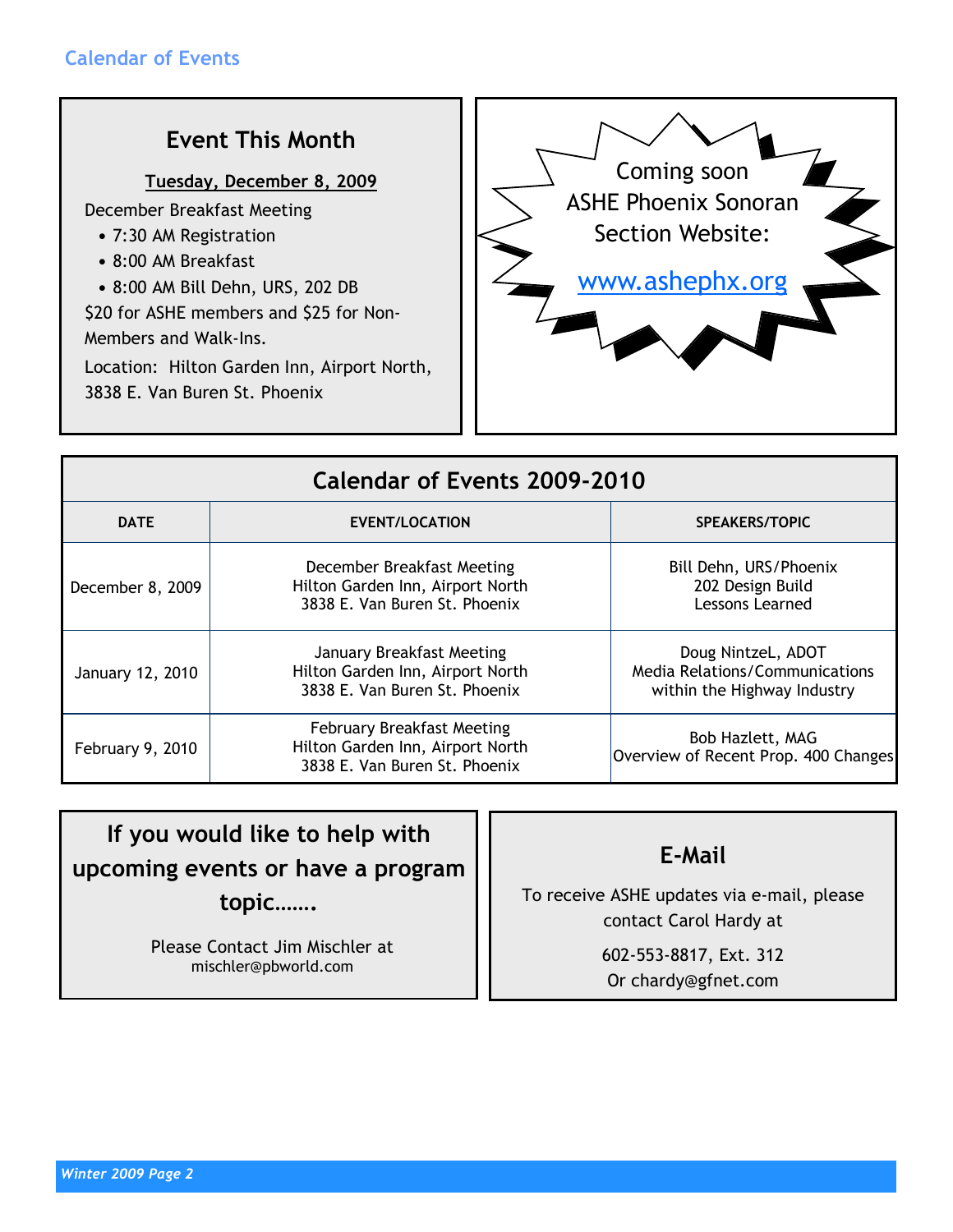### **October**

### Brian Buchanan, Valley Metro Rail

Mr. Buchanan gave an overview of the very successful debut of the 20-mile starter line as well as a peek at future extensions and the process and challenges of implementing these complex construction projects in today's economic environment.





### November

Melissa Boyles, Legacy Civil Rights Consulting, LLC

Ms. Boyles presentation covered utilizing Federal Funding while maintaining MBE/DBE Compliance. The goal is to integrate the small business community as a partner at the table as a key element to economic recovery.



# Recognitions

What have you done lately that deserves a pat on the back? A promotion, an award, a new job? Let us know so we can celebrate your success!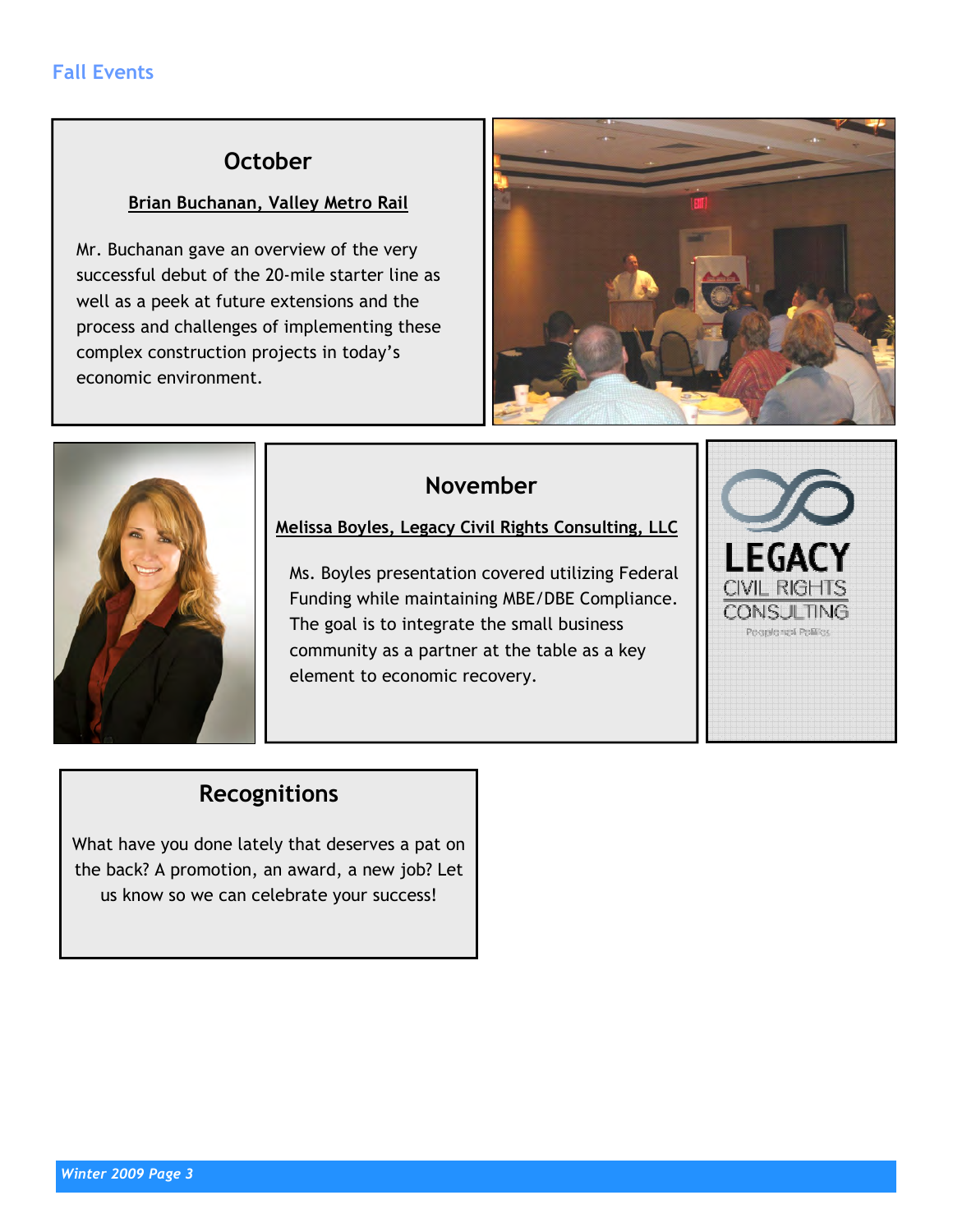# Founding Chapter Members Doug Peters Lisa Ruane

| Michael Bonar       | Sara Elco           | <b>Susie Mason</b>     | <b>Wade Rushton</b>    |
|---------------------|---------------------|------------------------|------------------------|
| Darryl Bradley      | David French        | <b>Travis McCarthy</b> | James Schleich         |
| Michael Bruz        | <b>Scott Gehrke</b> | Robert McMichael       | <b>Bill Sloan</b>      |
| <b>Tony Cabrera</b> | Jay Guertin         | Herbert Miller         | <b>Mark Stark</b>      |
| John Clark          | Carol Hardy         | James Mischler         | Andrew Smigielski      |
| <b>Bill Cowdrey</b> | David Hopper        | David Moody            | <b>Fred Tallarico</b>  |
| JoAnne D'Alessio    | <b>Denis Howe</b>   | Luis Moto              | Zachary Teegarden      |
| <b>Matt Dasen</b>   | <b>Bruce Kay</b>    | <b>Tim Muller</b>      | <b>Sharon Wavering</b> |
| John Derr           | Doug Lattin         | Maher Osman            | <b>Clinton Wilkins</b> |
| Ray Dovalina        | <b>Bill Linck</b>   | Jason Pagnard          | John Willett           |

| Doug Peters             | Lisa Ruane          |
|-------------------------|---------------------|
| Susie Mason             | <b>Wade Rusht</b>   |
| <b>Travis McCarthy</b>  | James Schle         |
| <b>Robert McMichael</b> | <b>Bill Sloan</b>   |
| <b>Herbert Miller</b>   | Mark Stark          |
| James Mischler          | Andrew Sm           |
| David Moody             | <b>Fred Tallari</b> |
| Luis Moto               | Zachary Te          |
| <b>Tim Muller</b>       | <b>Sharon Wav</b>   |
| Maher Osman             | <b>Clinton Will</b> |
| Jason Pagnard           | John Willet         |
|                         |                     |

We Proudly Welcome:

Dawn Fortuna, Jacobs

Total Section Members:



### Membership

Interested in being a member? Contact Maher Osman at mosman@cei-az.com Or Carol Hardy at chardy@gfnet.com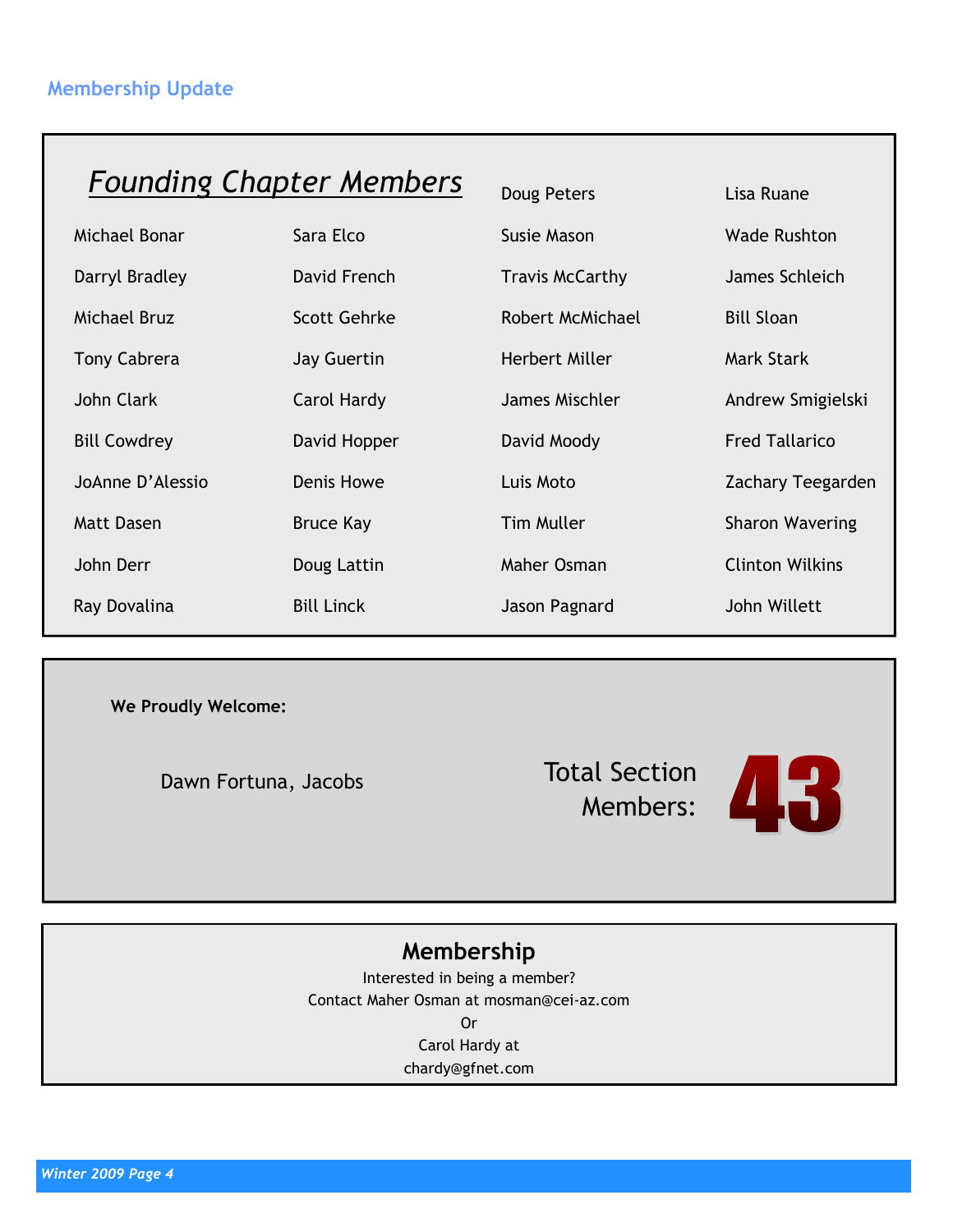# Featured Transportation Project

#### BEARDSLEY ROAD CONNECTOR

The City of Peoria programmed a significant infrastructure project that took advantage of the first constructed segment of the SR 101L Agua Fria freeway by providing access to its growing area near SR 101L. This 2-phased project provides access to residential areas to the west and northwest of L101, frontage roads, and interchange widening of the Union Hills TI. Major work items include a new Beardsley Road alignment, arterial roadway improvements , a new roundabout , a new bridge crossing New River, new freeway bridges, and Arizona's first Texas U-Turn structure. The proiect partners included the City of Peoria, ADOT, Jacobs Engineering, J2 Engineering & Environmental (DBE/MBE), Corral Dybas Group and TYLin.



The existing TI and cross streets are typically congested with traffic exiting/ entering the freeway as well as obtaining access to a large shopping area west of the interchange. This project will not only help relieve the congestion at Union Hills and 73rd Avenue but will have positive traffic results on a regional scale.

#### Funding Sources

Phase I was initially funded through Proposition 400 RTP funds. The project team saw value in adding the Union Hills TI widening into the project. In addition, Phase I was successful in obtaining ARRA funding for this portion.

Phase I — Beardsley Road Connector

Access from L101 would be via a new roadway based on the Beardsley Road alignment. This new road will provide continued vehicle access to SB L101 lanes, as well as NB L101 lanes via the Texas U-Turn structure (north of the Union Hills TI).

#### Phase II — L101 Frontage Road, U-Turn Structure and Union Hills TI Widening

Frontage Road and U-Turn Structure. To access Beardsley Road from L101 as well as continuous movement of traffic in a SB and NB direction, a complete system of frontage roads and an innovative U-Turn structure was analyzed and designed. Travelers from Beardsley Road wanting access to NB L101 will no longer have to travel on cross streets to access the Union Hills TI. They will be to access the freeway by heading SB on L101 and utilizing the Texas U-Turn structure just north Union Hills.

Union Hills TI Improvements. The Arizona Department of Transportation (ADOT) programmed the widening of the Union Hills TI for their FY 2012. To avoid future constructability issues and less impact to the public, ADOT prioritized this project to be designed and constructed simultaneously with the City of Peoria's project. Accomplishments

- State's first Texas U-Turn Structure
- At the 95% completion stage, November 2008, Economic Stimulus funds were applied to project. Federal-imposed requirements were incorporated into the design, and project (both phases) were kept on design schedule.
- 13 meetings (7 public and 6 stakeholder)
- Video and still rendering of future facility presented at meetings and on City of Peoria's website.
- A CCTV camera viewed the existing 4,000 LF of sanitary sewer pipe and a geotechnical and structural analysis was conducted to ensure that the new alignment of Beardsley Road would not compromise the structural integrity or operation of the sewer line.
- Inter-governmental Agreement (IGA) with City of Peoria, ADOT, MAG and the City of Glendale.